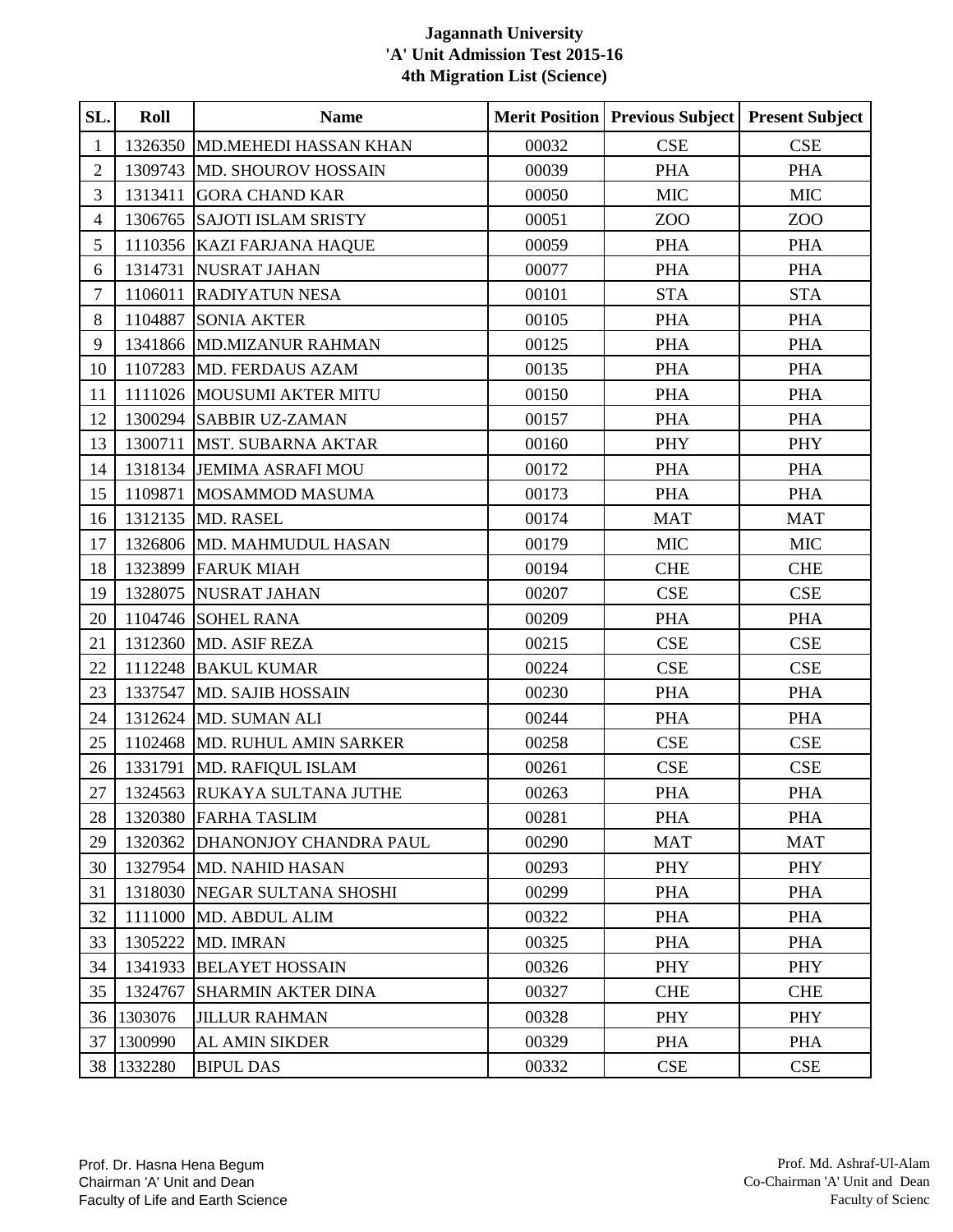| SL. | Roll       | <b>Name</b>                  |       | <b>Merit Position   Previous Subject  </b> | <b>Present Subject</b> |
|-----|------------|------------------------------|-------|--------------------------------------------|------------------------|
| 39  | 1312237    | <b>SABIHA PARVIN ELA</b>     | 00347 | <b>PHA</b>                                 | <b>PHA</b>             |
| 40  | 1321454    | ZAHIDUL ISLAM                | 00350 | PHY                                        | <b>PHY</b>             |
| 41  | 1104556    | MD. REZWANUL ISLAM           | 00353 | <b>PHA</b>                                 | <b>PHA</b>             |
| 42  | 1307976    | PRIONTY ROY MITY             | 00354 | <b>PHA</b>                                 | <b>PHA</b>             |
| 43  | 1310863    | <b>BAKIYA BEGUM TABASSUM</b> | 00357 | <b>PHA</b>                                 | <b>PHA</b>             |
| 44  | 1328731    | MD. ABU SOAIB                | 00358 | <b>PHA</b>                                 | <b>PHA</b>             |
| 45  | 1104445    | S. M. ANWAR                  | 00364 | <b>PHA</b>                                 | <b>PHA</b>             |
| 46  | 1304055    | MD. SAIDUL ISLAM             | 00366 | <b>MIC</b>                                 | <b>MIC</b>             |
| 47  | 1308228    | <b>MARZANA AKTER LIMA</b>    | 00372 | <b>CSE</b>                                 | <b>CSE</b>             |
| 48  | 1333996    | MD.SHAKILHOSEN.              | 00383 | <b>CHE</b>                                 | <b>CHE</b>             |
| 49  | 1109176    | MD. ARIFUL ISLAM             | 00384 | <b>MIC</b>                                 | <b>MIC</b>             |
| 50  | 1104725    | <b>MOSTAFIZUR RAHMAN</b>     | 00385 | <b>MIC</b>                                 | <b>MIC</b>             |
| 51  | 1102658    | MD. MOSTOFA KAMAL            | 00386 | <b>MIC</b>                                 | <b>MIC</b>             |
| 52  | 1326455    | MD. ASADUZZAMAN              | 00388 | CSE                                        | CSE                    |
| 53  | 1323143    | RAWNAK JAHAN NEION           | 00394 | <b>MIC</b>                                 | <b>MIC</b>             |
| 54  | 1320647    | <b>MD.SHORIF UDDIN</b>       | 00402 | <b>MAT</b>                                 | <b>MAT</b>             |
| 55  | 1338743    | <b>MD. RIPON HOSSAIN</b>     | 00404 | <b>MIC</b>                                 | <b>MIC</b>             |
| 56  | 1103634    | MD. SHAH OWALEE ULLAH        | 00410 | CSE                                        | <b>CSE</b>             |
| 57  | 1106718    | <b>ARIFA AKHTER KOLY</b>     | 00425 | <b>MIC</b>                                 | <b>MIC</b>             |
| 58  | 1339623    | <b>MD.ZUBAER KABIR</b>       | 00427 | CSE                                        | CSE                    |
| 59  | 1323113    | MD. GOLAM-MOSTAFA            | 00428 | <b>CHE</b>                                 | <b>CHE</b>             |
| 60  | 1315036    | MD. MAKSUDUR RAHMAN SHIHAB   | 00429 | <b>MIC</b>                                 | <b>MIC</b>             |
| 61  | 1104489    | SHAHID HASAN MUNZUR          | 00430 | <b>MIC</b>                                 | $\rm MIC$              |
| 62  | 1335988    | <b>MOHSIN ALI</b>            | 00432 | PHY                                        | <b>PHY</b>             |
| 63  | 1320265    | <b>MOHSIN UDDIN</b>          | 00434 | PHY                                        | PHY                    |
| 64  | 1314365    | MOSTAFA AL MOFASIR           | 00441 | <b>MIC</b>                                 | <b>MIC</b>             |
|     | 65 1327395 | <b>AFROZA NAZNIN</b>         | 00448 | <b>CHE</b>                                 | <b>CHE</b>             |
|     | 66 1306066 | <b>MAMUN UR ISLAM</b>        | 00450 | Z <sub>0</sub>                             | ZOO                    |
| 67  | 1328094    | TROIYE SAHA                  | 00451 | PHY                                        | PHY                    |
|     | 68 1335555 | <b>BIPLOB DEY</b>            | 00452 | <b>GEO</b>                                 | <b>GEO</b>             |
| 69  | 1314017    | <b>ARGHA PAUL</b>            | 00453 | <b>CHE</b>                                 | <b>CHE</b>             |
| 70  | 1340321    | MD. DELOAR HOSSAIN           | 00455 | <b>STA</b>                                 | <b>STA</b>             |
| 71  | 1107618    | <b>SUBRATA DAS</b>           | 00457 | <b>MIC</b>                                 | <b>MIC</b>             |
| 72  | 1343214    | <b>MD. HASHIBUR RAHMAN</b>   | 00458 | <b>MIC</b>                                 | <b>MIC</b>             |
| 73  | 1306537    | MD.TAOHEDUL ISLAM            | 00478 | <b>CHE</b>                                 | <b>CHE</b>             |
| 74  | 1333206    | DIPOK CHANDRA ROY            | 00485 | <b>MIC</b>                                 | <b>MIC</b>             |
| 75  | 1331146    | NAIEM MOHAMMAD BABAR         | 00486 | <b>CSE</b>                                 | CSE                    |
|     | 76 1315321 | MD. ABUL HASANAT             | 00487 | <b>MIC</b>                                 | <b>MIC</b>             |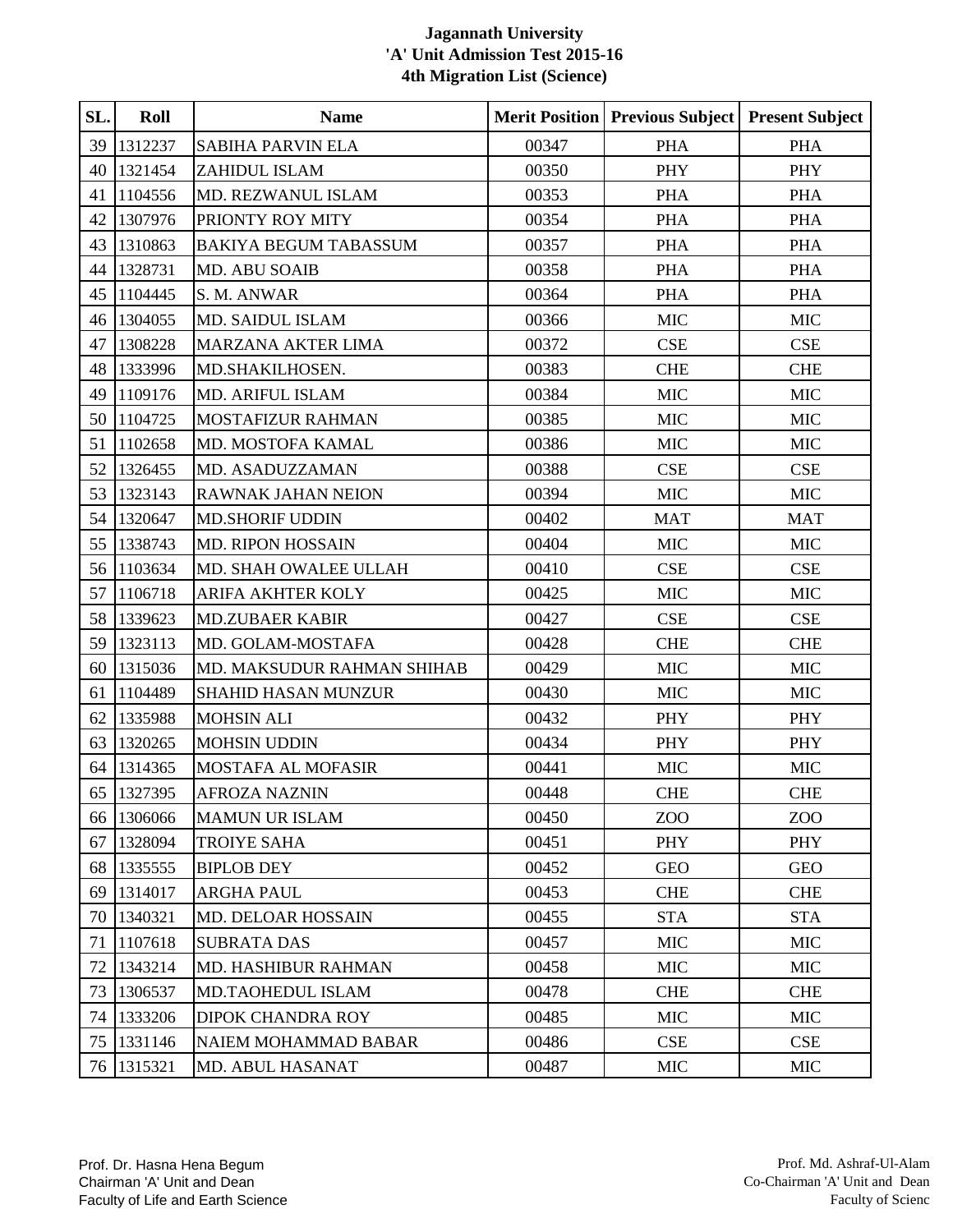| SL. | Roll        | <b>Name</b>                   |       | <b>Merit Position   Previous Subject</b> | <b>Present Subject</b> |
|-----|-------------|-------------------------------|-------|------------------------------------------|------------------------|
| 77  | 1328037     | <b>MD. NAHID HASAN</b>        | 00490 | <b>CSE</b>                               | <b>CSE</b>             |
| 78  | 1101745     | <b>MST. FARJANA PARVIN</b>    | 00491 | <b>MAT</b>                               | <b>MAT</b>             |
| 79  | 1316310     | MD. KAMRUZZAMAN               | 00501 | <b>CSE</b>                               | <b>CSE</b>             |
| 80  | 1108641     | MD. RABIUL ALAM SARKER        | 00503 | <b>CSE</b>                               | <b>CSE</b>             |
| 81  | 1315684     | <b>SAJAL CHOWDHURY</b>        | 00517 | <b>MIC</b>                               | <b>MIC</b>             |
| 82  | 1103050     | <b>MD BAHAUDDIN MANIK</b>     | 00520 | <b>MIC</b>                               | <b>MIC</b>             |
| 83  | 1327587     | ABU JUBAYER KHAAN             | 00521 | <b>MIC</b>                               | <b>MIC</b>             |
| 84  | 1104089     | MD. SHARIF-AL-MAHMUD          | 00522 | <b>MIC</b>                               | <b>MIC</b>             |
| 85  | 1107257     | <b>ARIFATUN NESA</b>          | 00527 | <b>CSE</b>                               | <b>CSE</b>             |
| 86  | 1107024     | <b>FATEMA AKTER</b>           | 00535 | <b>CSE</b>                               | <b>CSE</b>             |
| 87  | 1105025     | MD. IMRAN HOSSAIN             | 00536 | CSE                                      | <b>CSE</b>             |
| 88  | 1104607     | MD. JUBAYER HOSSAIN           | 00546 | <b>MIC</b>                               | <b>MIC</b>             |
| 89  | 1320233     | <b>MAHEDI HASAN</b>           | 00552 | <b>MIC</b>                               | <b>MIC</b>             |
| 90  | 1332988     | <b>RUBEL MIA</b>              | 00555 | <b>MIC</b>                               | <b>MIC</b>             |
| 91  | 1336634     | <b>ARIFUL ISLAM</b>           | 00564 | <b>MAT</b>                               | <b>MAT</b>             |
| 92  | 1335337     | <b>URMI KHANOM</b>            | 00566 | <b>CHE</b>                               | <b>CHE</b>             |
| 93  | 1104196     | <b>MAMUNOOR RASHID SAIKAT</b> | 00569 | <b>MIC</b>                               | <b>MIC</b>             |
| 94  | 1307035     | <b>REAJUL ISLAM</b>           | 00571 | PHY                                      | <b>PHY</b>             |
| 95  | 1104536     | <b>SUBRATA SARKER</b>         | 00593 | <b>CHE</b>                               | <b>CHE</b>             |
|     | 96 1104428  | MD. ABDUL MANNAN TALIB        | 00595 | <b>MIC</b>                               | <b>MIC</b>             |
| 97  | 1321895     | MD. MAHBUBUL HASAN SHIHAB     | 00596 | <b>CHE</b>                               | <b>CHE</b>             |
| 98  | 1317527     | MS TAYABA KAMAL TONNY         | 00619 | ZOO                                      | ZOO                    |
| 99  | 1106575     | MD. UZZOL HOSSAIN             | 00620 | CSE                                      | <b>CSE</b>             |
|     | 100 1325128 | <b>MD. ALAMIN ISLAM</b>       | 00629 | <b>STA</b>                               | <b>STA</b>             |
|     | 101 1316586 | <b>MD.MINHAZ KHAN</b>         | 00630 | <b>CHE</b>                               | <b>CHE</b>             |
|     | 102 1110833 | PRITHA ROY CHOWDHURY          | 00637 | <b>PHY</b>                               | <b>PHY</b>             |
|     | 103 1337131 | MD. HIMEL MIAH                | 00649 | <b>MIC</b>                               | <b>MIC</b>             |
|     | 104 1306405 | <b>MALIHA SUBAH</b>           | 00652 | <b>MIC</b>                               | <b>MIC</b>             |
|     | 105 1313981 | MD. RASHIDUZZAMAN             | 00656 | CSE                                      | <b>CSE</b>             |
|     | 106 1315167 | <b>FARIHA ISLAM</b>           | 00661 | PHY                                      | <b>PHY</b>             |
|     | 107 1302842 | <b>MD.UZZUL MIA</b>           | 00668 | <b>CSE</b>                               | <b>CSE</b>             |
|     | 108 1322628 | <b>MEHRAB HOSEN MAHI</b>      | 00670 | CSE                                      | CSE                    |
|     | 109 1302662 | MD. NAHIDUZZAMAN              | 00671 | <b>MIC</b>                               | <b>MIC</b>             |
|     | 110 1327668 | MOHAMMAD ALI                  | 00673 | <b>CHE</b>                               | <b>CHE</b>             |
|     | 111 1338444 | <b>MD. RAHMAT ULLAH</b>       | 00674 | <b>MAT</b>                               | <b>MAT</b>             |
|     | 112 1306921 | <b>MD. SUJON MIAH</b>         | 00677 | <b>CHE</b>                               | <b>CHE</b>             |
|     | 113 1314502 | <b>MD. TOPU RAYHAN</b>        | 00678 | <b>MAT</b>                               | <b>MAT</b>             |
|     | 114 1108978 | MD. INZAMAMUL HAQUE           | 00681 | <b>MIC</b>                               | <b>MIC</b>             |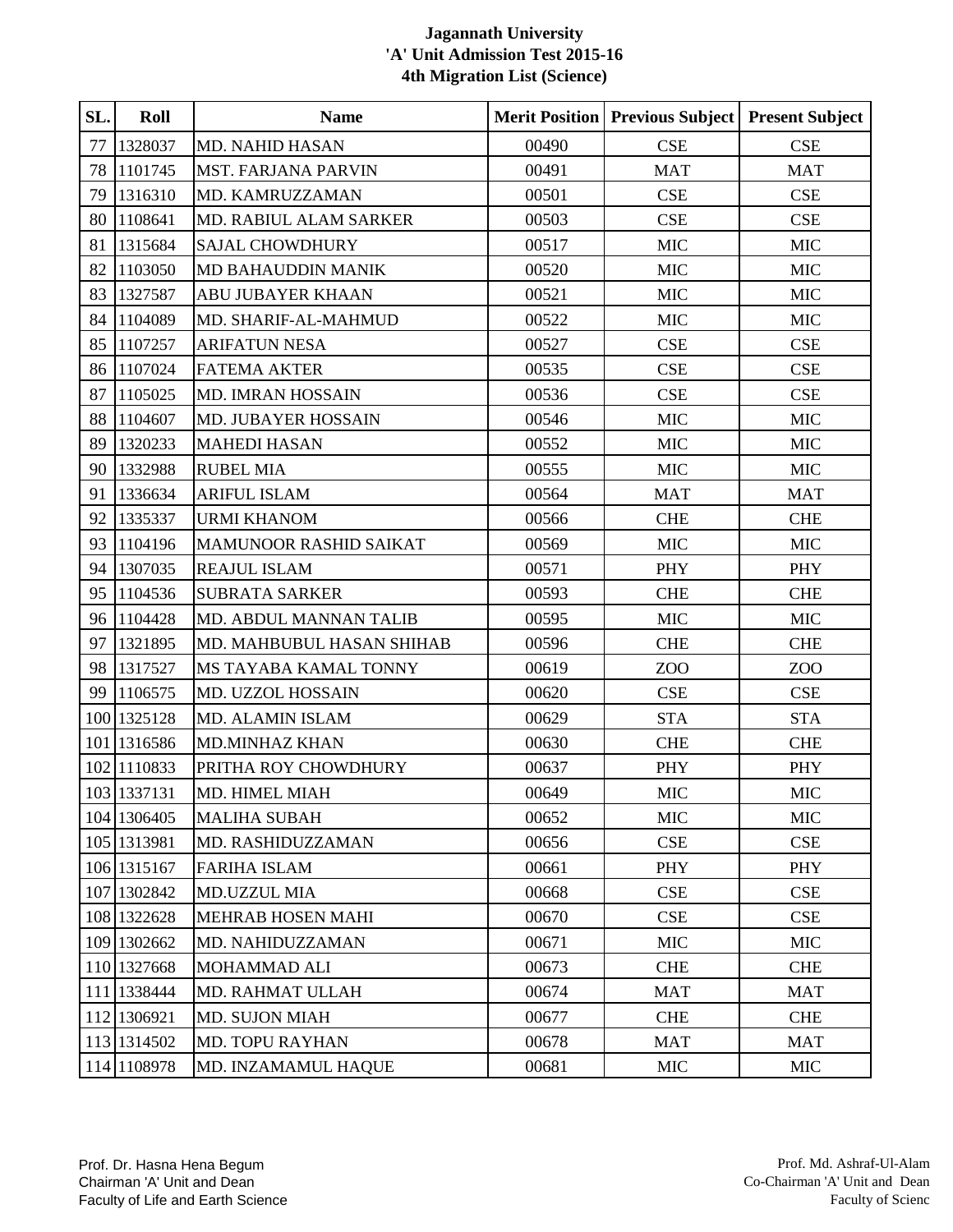| SL. | Roll        | <b>Name</b>                  |       | <b>Merit Position   Previous Subject  </b> | <b>Present Subject</b> |
|-----|-------------|------------------------------|-------|--------------------------------------------|------------------------|
|     | 115 1109432 | MD. MOSTAK AHMED             | 00682 | <b>MIC</b>                                 | <b>MIC</b>             |
|     | 116 1100359 | <b>SADIA AKHTAR</b>          | 00693 | <b>MIC</b>                                 | <b>MIC</b>             |
|     | 117 1311426 | <b>NAZMUS SHAKIB</b>         | 00703 | <b>CSE</b>                                 | <b>CSE</b>             |
|     | 118 1302637 | SAIFUL ISLAM JUYEL           | 00717 | PHY                                        | PHY                    |
|     | 119 1322418 | S. M. NAKIB HASAN            | 00724 | <b>MIC</b>                                 | <b>MIC</b>             |
|     | 120 1339081 | <b>DELOWAR HOSSAIN</b>       | 00730 | PHY                                        | PHY                    |
|     | 121 1320158 | <b>MD.NIJAM AUDDIN</b>       | 00737 | PHY                                        | PHY                    |
|     | 122 1336934 | MD. ZAHIRUL ISLAM            | 00739 | <b>MIC</b>                                 | $MIC$                  |
|     | 123 1334062 | <b>SUMONA AKTER</b>          | 00743 | <b>MIC</b>                                 | <b>MIC</b>             |
|     | 124 1301316 | <b>MD. SHARIF HOSSAIN</b>    | 00744 | CSE                                        | <b>MIC</b>             |
|     | 125 1307034 | MD. MAHODI HASSAN            | 00753 | CSE                                        | CSE                    |
|     | 126 1332820 | <b>SHAHRIAR UDDIN</b>        | 00757 | CSE                                        | <b>CSE</b>             |
|     | 127 1325559 | <b>BIPUL GAINE</b>           | 00779 | CSE                                        | <b>CSE</b>             |
|     | 128 1111929 | <b>ARIF AZIZ</b>             | 00780 | PHY                                        | PHY                    |
|     | 129 1303165 | AD. RAKIBUL HASAN            | 00786 | <b>CHE</b>                                 | <b>CHE</b>             |
|     | 130 1324374 | MD. JOHIRUL ISLAM            | 00789 | <b>PHY</b>                                 | PHY                    |
|     | 131 1330364 | SAKHIRUL ISLAM               | 00790 | <b>CHE</b>                                 | <b>CHE</b>             |
|     | 132 1107428 | MD. ALAMGIR HOSEN            | 00814 | CSE                                        | <b>CSE</b>             |
|     | 133 1305256 | MD. RUHUL AMIN JAHANGIR      | 00826 | PHY                                        | PHY                    |
|     | 134 1312917 | MD. TAUKIR HASAN             | 00839 | <b>CHE</b>                                 | <b>CHE</b>             |
|     | 135 1338600 | MD. MOINUL ISLAM             | 00840 | PHY                                        | PHY                    |
|     | 136 1302924 | ANIKA TABASSUM OISHE         | 00843 | PHY                                        | PHY                    |
|     | 137 1108648 | <b>ALI ALAHE RAFIN</b>       | 00844 | <b>MAT</b>                                 | <b>MAT</b>             |
|     | 138 1314574 | NUSRAT JAHAN JUI             | 00845 | <b>STA</b>                                 | <b>STA</b>             |
|     | 139 1312954 | MD. MITHU MIA                | 00846 | <b>CHE</b>                                 | <b>CHE</b>             |
|     | 140 1312518 | HASIB CHOWDHURY BADHON       | 00851 | CSE                                        | CSE                    |
|     | 141 1109787 | ROKAIYA FALGUNI              | 00859 | <b>CHE</b>                                 | <b>CHE</b>             |
|     | 142 1111914 | MD. ANISUZZAMAN KHAN         | 00871 | $\ensuremath{\mathsf{CSE}}$                | <b>CSE</b>             |
|     | 143 1110930 | <b>NABILA SIDDIQUA</b>       | 00880 | <b>MAT</b>                                 | <b>MAT</b>             |
|     | 144 1300123 | NAZNIN SULTANA KEYA          | 00882 | <b>CHE</b>                                 | <b>CHE</b>             |
|     | 145 1333464 | MD. SHARIFUL ISLAM           | 00885 | PHY                                        | PHY                    |
|     | 146 1332128 | <b>MAHBUBA SULTANA</b>       | 00889 | <b>MAT</b>                                 | <b>MAT</b>             |
|     | 147 1326741 | <b>AKASH PAUL</b>            | 00891 | <b>MAT</b>                                 | <b>MAT</b>             |
|     | 148 1306278 | MD. ABDUL JALIL              | 00893 | <b>CHE</b>                                 | <b>CHE</b>             |
|     | 149 1325684 | SREE. SABUJ CHONDRO PRAMANIK | 00895 | <b>CHE</b>                                 | <b>CHE</b>             |
|     | 150 1305781 | <b>DALUWAR HOSAN</b>         | 00900 | <b>PHY</b>                                 | PHY                    |
|     | 151 1333010 | <b>FAZRIA TANJUM</b>         | 00901 | <b>CHE</b>                                 | <b>CHE</b>             |
|     | 152 1107645 | <b>MD. MILAN KHAN</b>        | 00903 | PHY                                        | PHY                    |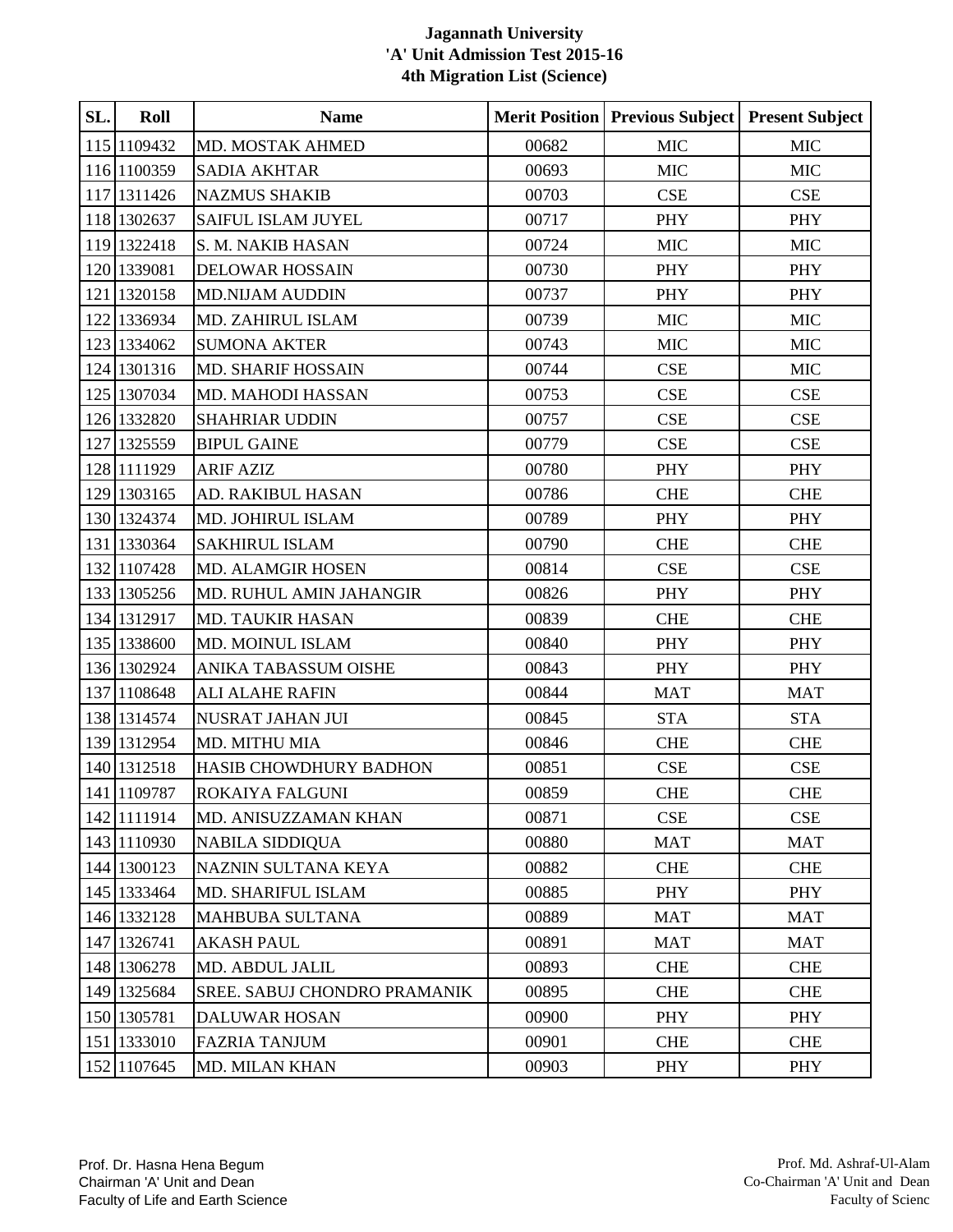| SL. | Roll        | <b>Name</b>                  |       | <b>Merit Position   Previous Subject</b> | <b>Present Subject</b> |
|-----|-------------|------------------------------|-------|------------------------------------------|------------------------|
|     | 153 1111562 | <b>SADMAN AHMMED</b>         | 00910 | <b>CSE</b>                               | <b>CSE</b>             |
|     | 154 1101361 | <b>RAJU AHMED</b>            | 00911 | <b>CHE</b>                               | <b>CHE</b>             |
|     | 155 1306459 | MD. SAJIBUR RAHAMAN          | 00913 | PHY                                      | PHY                    |
|     | 156 1331684 | ZULIA ISLAM BINTE ZAHIR      | 00917 | ZOO                                      | ZOO                    |
|     | 157 1339105 | <b>SANTA ISLAM</b>           | 00931 | <b>CHE</b>                               | <b>CHE</b>             |
|     | 158 1313494 | MD. ABDUL ALIM               | 00940 | <b>CHE</b>                               | <b>CHE</b>             |
|     | 159 1110670 | <b>ABDULLAH AL HADY</b>      | 00942 | <b>CHE</b>                               | <b>CHE</b>             |
|     | 160 1328863 | <b>MAKSUDA MORIOM</b>        | 00945 | <b>MAT</b>                               | <b>MAT</b>             |
|     | 161 1111030 | <b>ANAN ABDULLAH</b>         | 00953 | <b>BOT</b>                               | <b>BOT</b>             |
|     | 162 1104048 | MD. ASHIK JIDDNEY            | 00957 | CSE                                      | CSE                    |
|     | 163 1327577 | MD. SHAKHAWAT HOSSAIN SAIKAT | 00961 | <b>CHE</b>                               | <b>CHE</b>             |
|     | 164 1312496 | <b>MALEKA KHATUN</b>         | 00969 | CSE                                      | CSE                    |
|     | 165 1102598 | <b>SAIFUL ISLAM KHAN</b>     | 00971 | ZOO                                      | ZOO                    |
|     | 166 1325993 | MD. ATIKUZZAMAN ATIK         | 00982 | PHY                                      | <b>PHY</b>             |
|     | 167 1309548 | <b>MEHZABIN MUNIYA</b>       | 00983 | <b>CHE</b>                               | <b>CHE</b>             |
|     | 168 1307813 | <b>MD. SHAHRIAR ISLAM</b>    | 00986 | CSE                                      | CSE                    |
|     | 169 1323338 | SALVIN MUSTAKIM              | 00987 | PHY                                      | PHY                    |
|     | 170 1314499 | MD. AL AMIN HOSSAIN          | 00993 | <b>CSE</b>                               | <b>CSE</b>             |
|     | 171 1334730 | <b>MONIRA YASMIN</b>         | 00996 | <b>MAT</b>                               | <b>MAT</b>             |
|     | 172 1324860 | MD. LUTFOR RAHMAN            | 01005 | <b>MAT</b>                               | <b>MAT</b>             |
|     | 173 1307415 | MD. AKTER UZ ZAMAN           | 01006 | ZOO                                      | ZOO                    |
|     | 174 1328904 | <b>JUBAER ALAM</b>           | 01008 | PHY                                      | PHY                    |
|     | 175 1110211 | <b>MAHFUZUR RAHMAN</b>       | 01012 | <b>MAT</b>                               | <b>MAT</b>             |
|     | 176 1315495 | <b>SUJOY KUMAR GHOSH</b>     | 01019 | <b>CHE</b>                               | <b>CHE</b>             |
|     | 177 1326136 | MD. AHADUL ISLAM             | 01020 | <b>STA</b>                               | <b>STA</b>             |
|     | 178 1107560 | PARISHA AKTER                | 01022 | ZOO                                      | ZOO                    |
|     | 179 1112367 | <b>MOHAMMAD ISMAIL HOSEN</b> | 01023 | <b>CHE</b>                               | <b>CHE</b>             |
|     | 180 1336423 | FATEMA AKTER TANIA           | 01047 | <b>MAT</b>                               | <b>MAT</b>             |
|     | 181 1337738 | MD. FAYZUL KARIM TANZIL      | 01048 | CSE                                      | <b>CSE</b>             |
|     | 182 1333402 | NADIA SULTANA SHAMMEE        | 01052 | <b>MAT</b>                               | <b>MAT</b>             |
|     | 183 1329856 | <b>SURAIYA HOSSAIN</b>       | 01062 | ZOO                                      | ZO <sub>O</sub>        |
|     | 184 1102362 | <b>SHEWLI AKTER</b>          | 01064 | <b>CHE</b>                               | <b>CHE</b>             |
|     | 185 1313544 | <b>SOHANUR RAHAMAN</b>       | 01076 | <b>MAT</b>                               | <b>MAT</b>             |
|     | 186 1338410 | MOST. SHAHANARA AKTAR        | 01080 | <b>CHE</b>                               | <b>CHE</b>             |
|     | 187 1307732 | <b>SHIHAB BIN ISLAM</b>      | 01081 | <b>BOT</b>                               | <b>BOT</b>             |
|     | 188 1334048 | <b>SHABRINA KABIR</b>        | 01086 | <b>CHE</b>                               | <b>CHE</b>             |
|     | 189 1333386 | WAHIDA FERDOSE URMI          | 01103 | CSE                                      | <b>CSE</b>             |
|     | 190 1307855 | <b>FAHIMA HOSSAIN</b>        | 01108 | CSE                                      | CSE                    |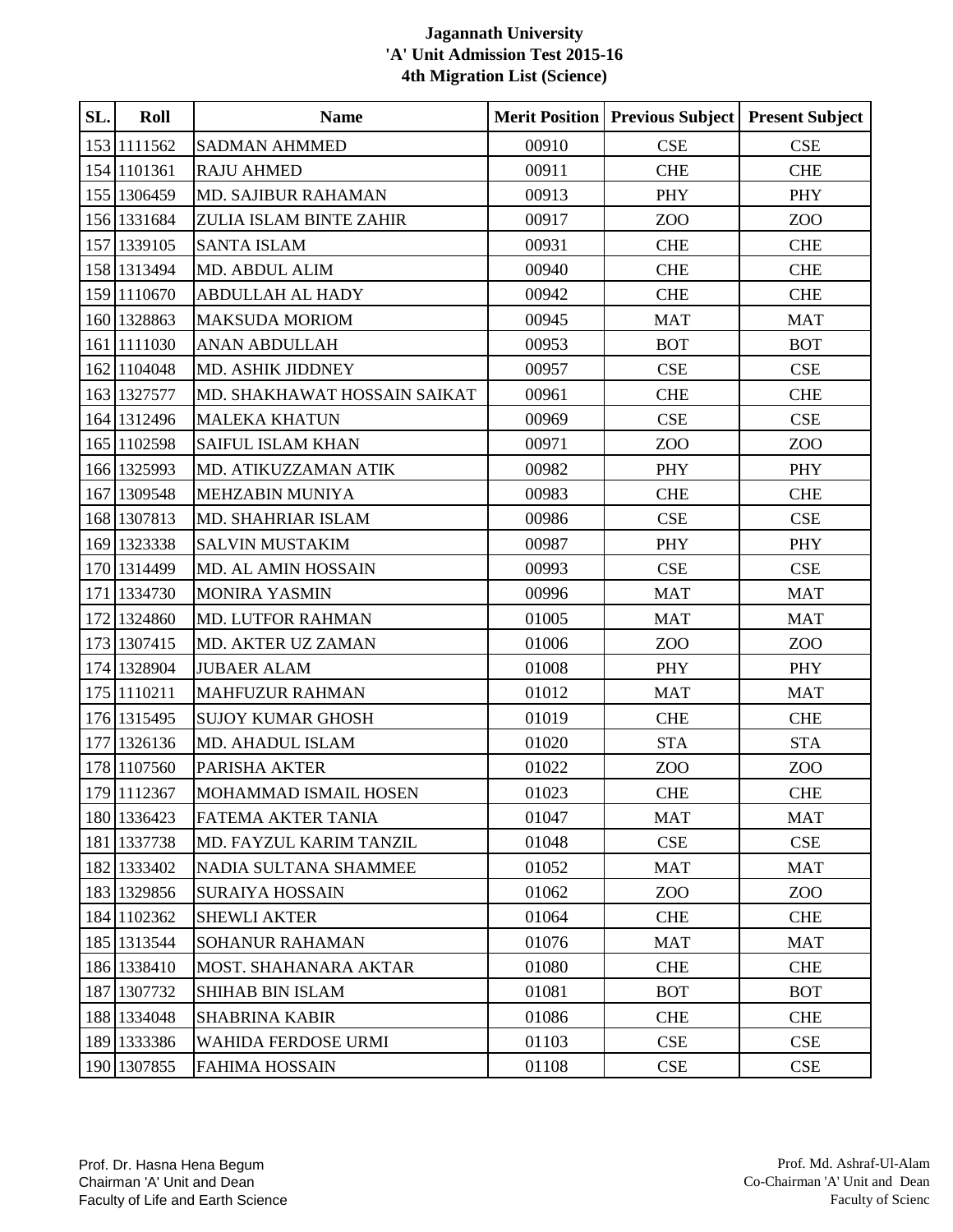| SL. | Roll        | <b>Name</b>                |       | Merit Position   Previous Subject   Present Subject |            |
|-----|-------------|----------------------------|-------|-----------------------------------------------------|------------|
|     | 191 1325930 | <b>FATIMA FERDOUS</b>      | 01116 | <b>BOT</b>                                          | <b>BOT</b> |
|     | 192 1336187 | <b>MANISHA AHAMAD</b>      | 01117 | PHY                                                 | PHY        |
|     | 193 1322996 | <b>SHAHINUL ISLAM TITU</b> | 01121 | <b>PHY</b>                                          | PHY        |
|     | 194 1106117 | MD. RASHADUL ISLAM NAHID   | 01125 | <b>GEO</b>                                          | <b>GEO</b> |
|     | 195 1333955 | MD. AJHARUL ISLAM AKANDA   | 01131 | PHY                                                 | PHY        |
|     | 196 1323049 | MUBASHWIRA HADAYET         | 01135 | <b>PHY</b>                                          | PHY        |
|     | 197 1326456 | SHAKIRA BILLAH CHAITY      | 01137 | <b>CHE</b>                                          | <b>CHE</b> |
|     | 198 1104275 | SADHON KUMAR BISWAS        | 01141 | <b>STA</b>                                          | <b>STA</b> |
|     | 199 1319324 | <b>CHANDAN DEBNATH</b>     | 01161 | CSE                                                 | CSE        |
|     | 200 1333353 | <b>MOSHIUR RAHAMAN</b>     | 01163 | PHY                                                 | PHY        |
|     | 201 1314366 | <b>MD.SAKIB MIAH</b>       | 01183 | CSE                                                 | CSE        |
|     | 202 1311525 | MOST. CHADNI KHATUN        | 01184 | <b>CHE</b>                                          | <b>CHE</b> |
|     | 203 1302096 | <b>MALIHA ZAMAN</b>        | 01199 | PHY                                                 | PHY        |
|     | 204 1103102 | TAMANNA TABASSUM           | 01214 | <b>MAT</b>                                          | CSE        |
|     | 205 1316021 | <b>JANNATUL FADOUS JUI</b> | 01220 | <b>CHE</b>                                          | <b>CHE</b> |
|     | 206 1322450 | <b>MD. SABID HOSSAIN</b>   | 01225 | <b>MAT</b>                                          | <b>MAT</b> |
|     | 207 1306919 | <b>FARIHA SULTANA</b>      | 01234 | <b>CHE</b>                                          | <b>CHE</b> |
|     | 208 1305672 | <b>UMMA SUMIYA AKTHER</b>  | 01244 | <b>GEO</b>                                          | <b>GEO</b> |
|     | 209 1324904 | <b>MASUM PARVAG</b>        | 01252 | <b>MAT</b>                                          | <b>MAT</b> |
|     | 210 1313816 | MD. MAHEDI HASAN           | 01253 | <b>CHE</b>                                          | <b>CHE</b> |
|     | 211 1336858 | HOSNA ZANNAT MIM           | 01255 | <b>MAT</b>                                          | <b>MAT</b> |
|     | 212 1323073 | KAISAR AHMED SHUVQN        | 01258 | <b>MAT</b>                                          | <b>MAT</b> |
|     | 213 1100503 | MD. ABU SUFEAN BADHON      | 01259 | <b>GEO</b>                                          | <b>GEO</b> |
|     | 214 1110517 | <b>ATIA JAHAN</b>          | 01261 | <b>STA</b>                                          | <b>STA</b> |
|     | 215 1320167 | <b>AZMIR AKTER BRISTY</b>  | 01263 | PHY                                                 | PHY        |
|     | 216 1315632 | MD. SAMIUL HASAN           | 01266 | <b>CHE</b>                                          | <b>CHE</b> |
|     | 217 1319476 | <b>SAH JALAL</b>           | 01267 | <b>CHE</b>                                          | <b>CHE</b> |
|     | 218 1321014 | <b>MOSHARRAF HOSSAIN</b>   | 01268 | <b>MAT</b>                                          | <b>MAT</b> |
|     | 219 1330414 | MD. RAKIBUL ISLAM          | 01273 | <b>CHE</b>                                          | <b>CHE</b> |
|     | 220 1112531 | <b>SUNZADUL HAQUE EBAD</b> | 01275 | <b>PHY</b>                                          | PHY        |
|     | 221 1332311 | MD IKBAL HOSSEN SHIKDER    | 01277 | <b>MAT</b>                                          | <b>MAT</b> |
|     | 222 1312263 | <b>HOMIRA TALHA</b>        | 01317 | <b>PHY</b>                                          | <b>PHY</b> |
|     | 223 1302268 | <b>NAZIM UDDIN FAKIR</b>   | 01325 | Z <sub>0</sub>                                      | ZOO        |
|     | 224 1301478 | MD. SHAFIKUL ISLAM         | 01327 | PHY                                                 | PHY        |
|     | 225 1323707 | MD. KAMRUL HASAN REPON     | 01328 | PHY                                                 | <b>PHY</b> |
|     | 226 1324678 | MOST. JARIN TASNIM ELA     | 01329 | <b>CHE</b>                                          | <b>CHE</b> |
|     | 227 1323327 | <b>RAKIBUL HASAN</b>       | 01336 | <b>PHY</b>                                          | <b>PHY</b> |
|     | 228 1332314 | <b>JAFA MOMTA HENA</b>     | 01340 | PHY                                                 | PHY        |
|     | 229 1100464 | DIPTO KUMAR DEBNATH        | 01347 | <b>PHY</b>                                          | PHY        |
|     | 230 1103715 | <b>ROWSHON ALAM</b>        | 01353 | <b>CHE</b>                                          | <b>CHE</b> |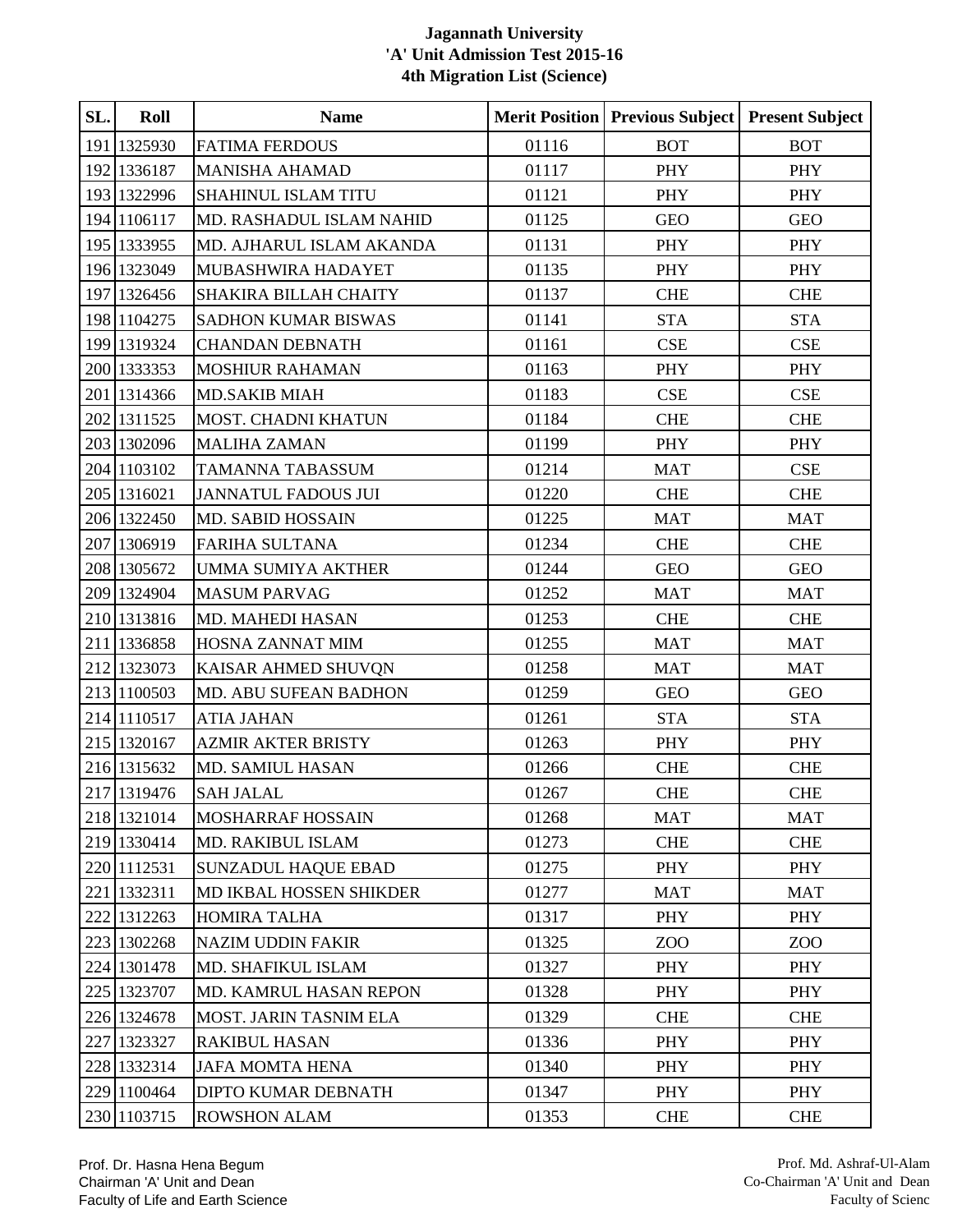| SL. | Roll        | <b>Name</b>                  |       | <b>Merit Position   Previous Subject</b> | <b>Present Subject</b> |
|-----|-------------|------------------------------|-------|------------------------------------------|------------------------|
|     | 231 1330401 | MD. NAJMUL HUSSAIN           | 01354 | <b>CHE</b>                               | <b>CHE</b>             |
|     | 232 1326157 | MD. ASHIKUR RAHMAN           | 01355 | <b>MAT</b>                               | <b>MAT</b>             |
|     | 233 1313288 | <b>TASNUVA MAHJABIN</b>      | 01372 | <b>MAT</b>                               | <b>MAT</b>             |
|     | 234 1107536 | <b>MD. SAIFUL ISLAM</b>      | 01377 | <b>CHE</b>                               | <b>CHE</b>             |
|     | 235 1102142 | <b>TAMANNA RAHMAN</b>        | 01383 | <b>GEO</b>                               | <b>GEO</b>             |
|     | 236 1110039 | <b>MD. RADIM MIAH</b>        | 01386 | <b>PHY</b>                               | PHY                    |
|     | 237 1311103 | MOUMITA CHAKROBORTY          | 01393 | <b>STA</b>                               | <b>STA</b>             |
|     | 238 1317045 | MD.AAHSANUL HASIB KHAN       | 01394 | <b>CHE</b>                               | <b>CHE</b>             |
|     | 239 1303678 | <b>MAZHARUL ISLAM</b>        | 01397 | PHY                                      | PHY                    |
|     | 240 1313777 | MD. NAZMUL HAQUE             | 01401 | PHY                                      | PHY                    |
|     | 241 1317359 | <b>BELLAL HOSSAIN SUNTO</b>  | 01402 | PHY                                      | PHY                    |
|     | 242 1322054 | <b>MD. SELIM REZA</b>        | 01404 | <b>CHE</b>                               | <b>CHE</b>             |
|     | 243 1305351 | <b>MD. SHAHIN BASHAR</b>     | 01405 | <b>CHE</b>                               | <b>CHE</b>             |
|     | 244 1321559 | MD. JAKARIA                  | 01407 | PHY                                      | PHY                    |
|     | 245 1301094 | <b>ANANNA SARKAR</b>         | 01409 | <b>MAT</b>                               | <b>MAT</b>             |
|     | 246 1334059 | MD.TASLIM AHAMED.            | 01415 | <b>CHE</b>                               | <b>CHE</b>             |
|     | 247 1101325 | SANJAY CHANDRA SARKER        | 01416 | PHY                                      | <b>PHY</b>             |
|     | 248 1108431 | <b>SUMITA SAZNIN MARUFA</b>  | 01418 | <b>CHE</b>                               | <b>CHE</b>             |
|     | 249 1111278 | <b>UMMAY SALMA ARIFA</b>     | 01419 | <b>CHE</b>                               | <b>CHE</b>             |
|     | 250 1107351 | <b>MD.SHARIF AHMED</b>       | 01432 | PHY                                      | PHY                    |
|     | 251 1341274 | <b>KHANDOKER FOYSAL</b>      | 01435 | <b>CHE</b>                               | <b>CHE</b>             |
|     | 252 1304434 | <b>MD.ABU SAMAD</b>          | 01440 | <b>CHE</b>                               | <b>CHE</b>             |
|     | 253 1301042 | MD. SABIKUL KHAIR            | 01449 | <b>MAT</b>                               | <b>MAT</b>             |
|     | 254 1309875 | AYESHA-BINTE-AZAD PROVA      | 01456 | <b>GEO</b>                               | <b>GEO</b>             |
|     | 255 1332389 | MIR HASIBUL HASAN RAHAT      | 01459 | PHY                                      | <b>PHY</b>             |
|     | 256 1311289 | MD. TAUHIDUR RAHMAN          | 01467 | <b>MAT</b>                               | <b>MAT</b>             |
|     | 257 1308118 | ZUNAYED MAHMUD SHUVA         | 01494 | <b>CHE</b>                               | <b>CHE</b>             |
|     | 258 1308234 | <b>MD. ALMAN HOSSAIN</b>     | 01506 | <b>MAT</b>                               | <b>MAT</b>             |
|     | 259 1319759 | <b>MD. BILLAL HOSSAIN</b>    | 01509 | <b>CHE</b>                               | <b>CHE</b>             |
|     | 260 1111515 | <b>HASIBUL HASAN SANTA</b>   | 01527 | <b>MAT</b>                               | <b>MAT</b>             |
|     | 261 1310614 | <b>IMON AHMED LIKU</b>       | 01532 | <b>PHY</b>                               | <b>PHY</b>             |
|     | 262 1301305 | MD. NAZMUL HOSSAIN           | 01535 | PHY                                      | PHY                    |
|     | 263 1322770 | <b>MD. MAHMUDUN NABI</b>     | 01536 | <b>CHE</b>                               | <b>CHE</b>             |
|     | 264 1304801 | MD. NAZIBUL ISLAM            | 01540 | <b>PHY</b>                               | <b>PHY</b>             |
|     | 265 1320157 | <b>ABDULLAH AZMAIN</b>       | 01542 | PHY                                      | PHY                    |
|     | 266 1108135 | MOHAMMAD AKASH               | 01559 | <b>PHY</b>                               | <b>PHY</b>             |
|     | 267 1324497 | <b>JANNATUL FERDOUS MEEM</b> | 01560 | <b>PHY</b>                               | <b>PHY</b>             |
|     | 268 1307403 | <b>LAXMI RANI ROY</b>        | 01561 | <b>MAT</b>                               | <b>MAT</b>             |
|     | 269 1327403 | <b>MOST. ARFINA AFROSE</b>   | 01578 | <b>BOT</b>                               | <b>BOT</b>             |
|     | 270 1103100 | ARMAN HOSSAIN                | 01586 | <b>PSY</b>                               | <b>PSY</b>             |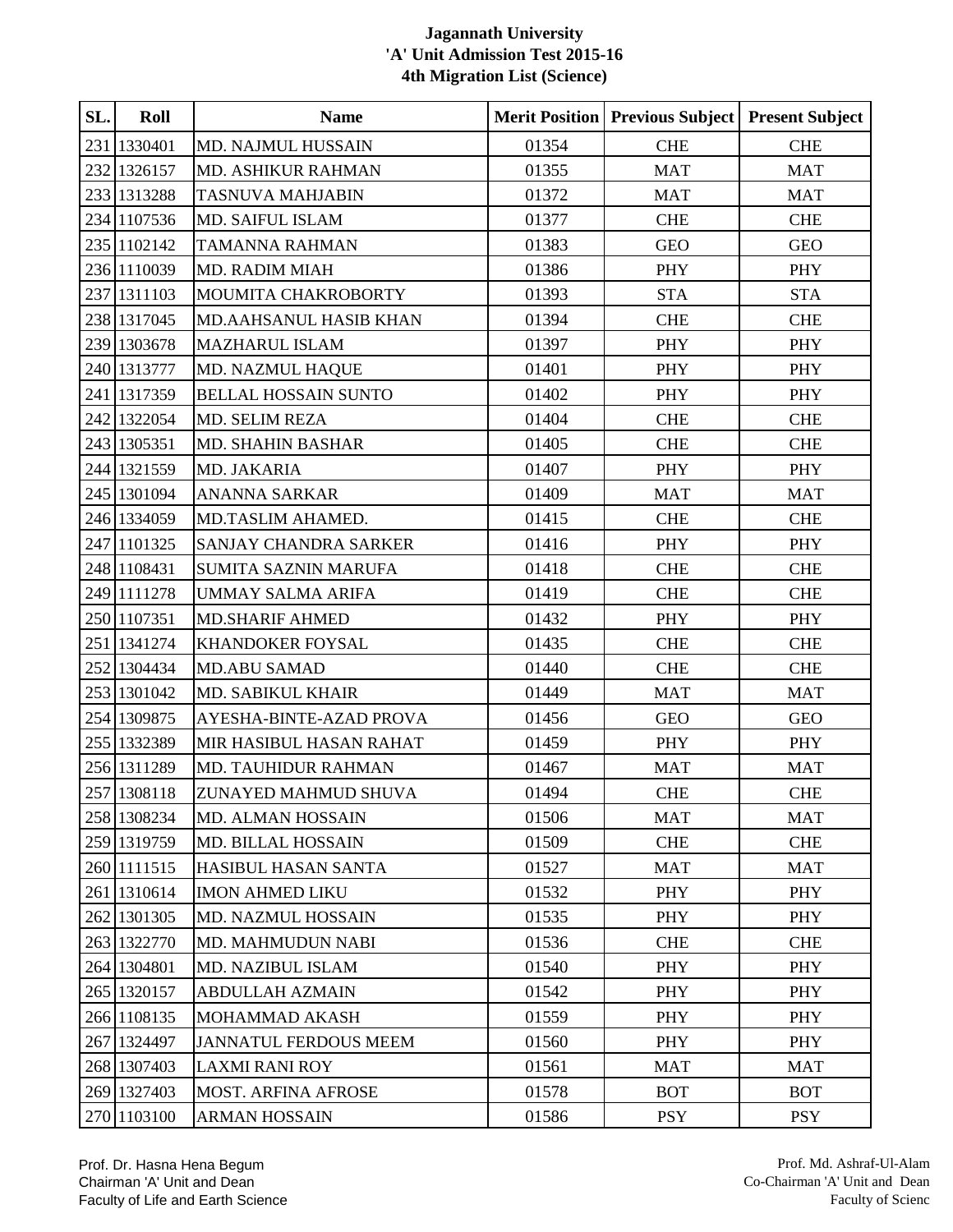| SL. | Roll        | <b>Name</b>                  |       | <b>Merit Position   Previous Subject</b> | <b>Present Subject</b> |
|-----|-------------|------------------------------|-------|------------------------------------------|------------------------|
|     | 271 1330377 | <b>CHAYTI SARKER</b>         | 01589 | <b>MAT</b>                               | <b>MAT</b>             |
|     | 272 1336078 | KAZI MAHABUB SAMRAT          | 01590 | <b>STA</b>                               | <b>PHY</b>             |
|     | 273 1106307 | <b>NAHAR JANNAT</b>          | 01594 | <b>MAT</b>                               | <b>MAT</b>             |
|     | 274 1109117 | MD. ATIKUR RAHMAN            | 01595 | <b>CHE</b>                               | <b>CHE</b>             |
|     | 275 1306186 | FARJANA SULTANA              | 01596 | ZOO                                      | ZOO                    |
|     | 276 1311537 | <b>RAKIB HOSSEN PINTU</b>    | 01598 | <b>CHE</b>                               | <b>CHE</b>             |
|     | 277 1102901 | FERDOUSI KHANAM ELA          | 01612 | <b>CHE</b>                               | <b>CHE</b>             |
|     | 278 1322451 | <b>MAFUZA NASRIN TANI</b>    | 01616 | <b>BOT</b>                               | <b>BOT</b>             |
|     | 279 1333977 | MD. SHAHADAT HOSSAIN DIPU    | 01618 | PHY                                      | PHY                    |
|     | 280 1306824 | MST. RAKIBA KHANOM RITA      | 01631 | <b>PHY</b>                               | PHY                    |
|     | 281 1106859 | <b>SUMON BAPPY</b>           | 01632 | <b>CHE</b>                               | <b>CHE</b>             |
|     | 282 1314989 | <b>KANIZE FATEMA LINA</b>    | 01633 | <b>PHY</b>                               | PHY                    |
|     | 283 1306093 | <b>AISHA AKTER</b>           | 01639 | <b>PHY</b>                               | <b>PHY</b>             |
|     | 284 1340470 | <b>RADOWAN HOSSAIN</b>       | 01650 | PHY                                      | PHY                    |
|     | 285 1332058 | <b>KAMRUNNAHAR</b>           | 01651 | PHY                                      | PHY                    |
|     | 286 1317901 | <b>RAFIUL ISLAM</b>          | 01652 | <b>MAT</b>                               | <b>MAT</b>             |
|     | 287 1108721 | MD. NAZMUL HAQUE             | 01658 | PHY                                      | PHY                    |
|     | 288 1324002 | <b>MD. ABUL HASHEM</b>       | 01659 | PHY                                      | PHY                    |
|     | 289 1328757 | <b>FARUK AHAMAD</b>          | 01660 | <b>CHE</b>                               | <b>CHE</b>             |
|     | 290 1337371 | MD. MHAMUDUL HOSSAIN         | 01665 | PHY                                      | <b>PHY</b>             |
|     | 291 1325679 | <b>SHIBLY SADIQUE</b>        | 01667 | PHY                                      | PHY                    |
|     | 292 1308510 | MD. ASHRAFUL ALOM            | 01668 | <b>CHE</b>                               | <b>CHE</b>             |
|     | 293 1306196 | <b>RADITA HOSSAIN</b>        | 01670 | <b>MAT</b>                               | <b>MAT</b>             |
|     | 294 1321720 | SHAH MD. MOSTAHIDUL HASAN    | 01677 | <b>CHE</b>                               | <b>CHE</b>             |
|     | 295 1110306 | MD. RONY HIAH                | 01681 | <b>STA</b>                               | <b>STA</b>             |
|     | 296 1106561 | <b>MD. ARIF RABBANI</b>      | 01682 | <b>CHE</b>                               | <b>CHE</b>             |
|     | 297 1321016 | MD. ASHIKUR RAHAMAN          | 01685 | <b>MAT</b>                               | MAT                    |
|     | 298 1106686 | <b>SAJEEB MONDAL</b>         | 01686 | MAT                                      | <b>MAT</b>             |
|     | 299 1101605 | <b>SHOJIB AHAMAD</b>         | 01688 | <b>CHE</b>                               | <b>CHE</b>             |
|     | 300 1300440 | MD. HASANUZZAMAN             | 01692 | <b>MAT</b>                               | <b>MAT</b>             |
|     | 301 1306298 | MT. TAHERA MAHFUZA MUKTA     | 01708 | <b>CHE</b>                               | <b>CHE</b>             |
|     | 302 1104769 | <b>BRISTY SAHA</b>           | 01709 | <b>MAT</b>                               | <b>MAT</b>             |
|     | 303 1341794 | <b>SUTOPA ROY</b>            | 01710 | <b>STA</b>                               | <b>STA</b>             |
|     | 304 1325057 | <b>MD. HASAN TAREQ</b>       | 01740 | PHY                                      | <b>PHY</b>             |
|     | 305 1318276 | <b>MASUMA TABASUM MUNMUN</b> | 01741 | PHY                                      | PHY                    |
|     | 306 1301769 | <b>ASHABUL ISLAM SOHEN</b>   | 01743 | <b>MAT</b>                               | <b>MAT</b>             |
|     | 307 1333299 | <b>TAMIM AHAMED</b>          | 01748 | PHY                                      | <b>PHY</b>             |
|     | 308 1330544 | MD. JAHIRUL ISLAM            | 01749 | <b>MAT</b>                               | <b>MAT</b>             |
|     | 309 1338359 | <b>RUBAYET ISLAM</b>         | 01758 | <b>PHY</b>                               | PHY                    |
|     | 310 1308454 | MD. IRFAN ALI                | 01759 | CHE                                      | <b>CHE</b>             |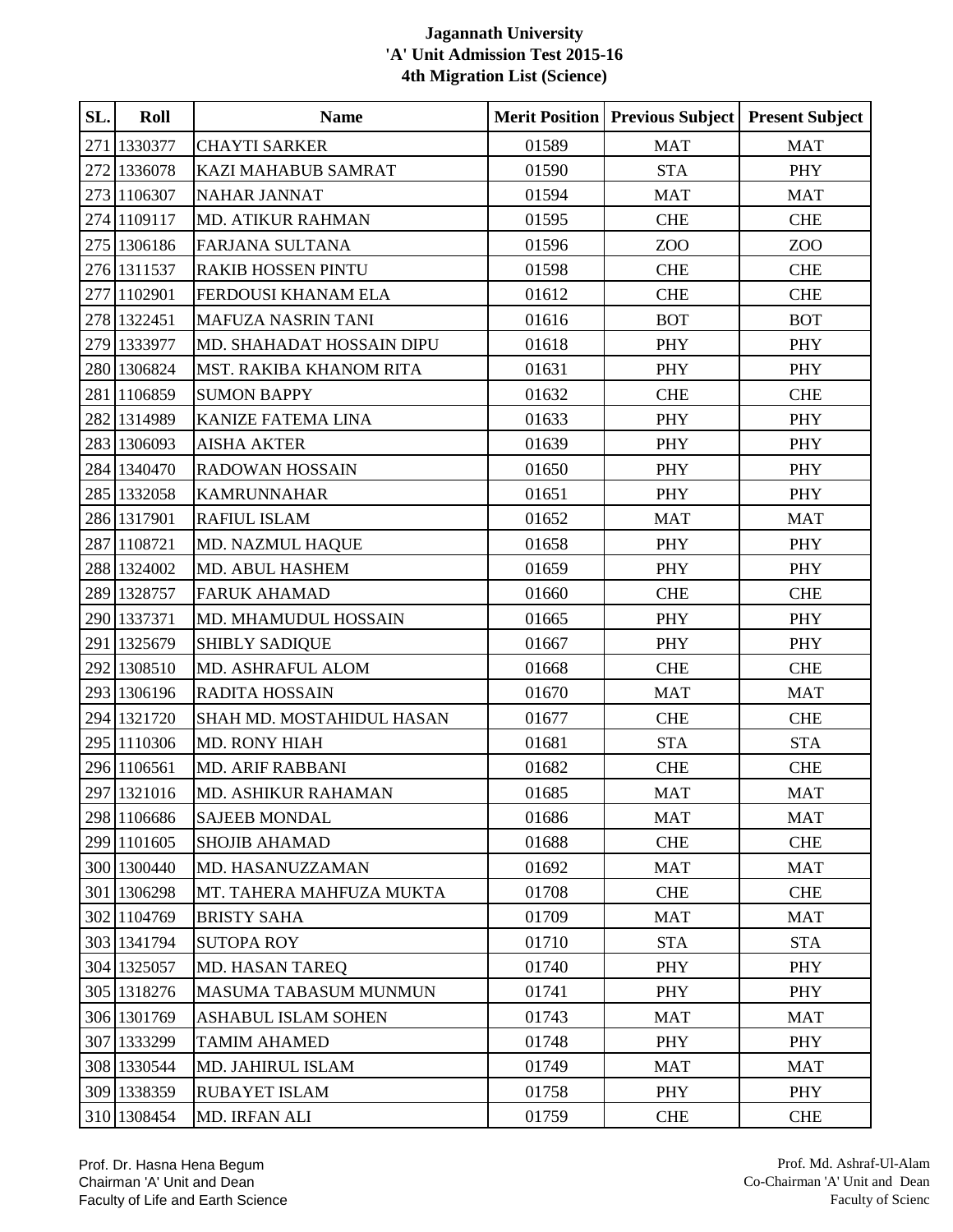| SL. | Roll        | <b>Name</b>                |       | <b>Merit Position   Previous Subject</b> | <b>Present Subject</b> |
|-----|-------------|----------------------------|-------|------------------------------------------|------------------------|
|     | 311 1325834 | <b>MD. MEHEDI HASAN</b>    | 01760 | <b>MAT</b>                               | <b>MAT</b>             |
|     | 312 1308837 | MD.TUHIN REJA.             | 01763 | PHY                                      | <b>CHE</b>             |
|     | 313 1107654 | <b>PANNA AKTER</b>         | 01765 | ZOO                                      | <b>CHE</b>             |
|     | 314 1108295 | SHARIFUL ISLAM             | 01768 | <b>MAT</b>                               | <b>MAT</b>             |
|     | 315 1307450 | <b>MONI AKTER</b>          | 01770 | PHY                                      | <b>CHE</b>             |
|     | 316 1329252 | <b>MD. RIAZ MORSHED</b>    | 01771 | <b>PHY</b>                               | PHY                    |
|     | 317 1103229 | T.M.NAHID PERVEZ MITHU     | 01773 | <b>STA</b>                               | <b>STA</b>             |
|     | 318 1111157 | <b>SAMIA ISLAM MRIDULA</b> | 01774 | <b>MAT</b>                               | <b>MAT</b>             |
|     | 319 1333883 | <b>MD.IMRAN SARWAR</b>     | 01782 | <b>PHY</b>                               | PHY                    |
|     | 320 1306291 | <b>NAIEMA SULTANA POPI</b> | 01783 | PHY                                      | <b>PHY</b>             |
|     | 321 1333567 | <b>NILOY SANA</b>          | 01793 | ZOO                                      | ZOO                    |
|     | 322 1325246 | <b>JAKIR HOSSAIN OVI</b>   | 01824 | <b>PHY</b>                               | PHY                    |
|     | 323 1310241 | MOHAMMAD MEHEDI HASAN      | 01831 | PHY                                      | <b>PHY</b>             |
|     | 324 1102602 | MD RAFIQUL ISLAM           | 01834 | <b>MAT</b>                               | <b>MAT</b>             |
|     | 325 1319126 | <b>MONISHA AKTER</b>       | 01835 | PHY                                      | PHY                    |
|     | 326 1335918 | <b>KAZI BAIZED</b>         | 01839 | <b>BOT</b>                               | <b>BOT</b>             |
|     | 327 1322797 | MD. RAFIQUL ISLAM          | 01843 | <b>PHY</b>                               | <b>PHY</b>             |
|     | 328 1302428 | <b>NOSHIN TABASHOM</b>     | 01849 | <b>MAT</b>                               | PHY                    |
|     | 329 1312078 | MD. SAIFUL ISLAM           | 01850 | <b>MAT</b>                               | <b>MAT</b>             |
|     | 330 1105419 | MOHAMMAD AL-NOMAN          | 01853 | <b>MAT</b>                               | <b>MAT</b>             |
|     | 331 1322414 | SHAH MD ASIKUZZAMAN        | 01854 | <b>MAT</b>                               | PHY                    |
|     | 332 1338318 | <b>SOUJE AKTER JULIA</b>   | 01855 | <b>MAT</b>                               | <b>PHY</b>             |
|     | 333 1301082 | <b>MAHBUB ALA M</b>        | 01856 | <b>MAT</b>                               | <b>MAT</b>             |
|     | 334 1337249 | <b>KAMAL MALLIK</b>        | 01860 | <b>MAT</b>                               | PHY                    |
|     | 335 1341258 | <b>RUBAIYAT MUSTARI</b>    | 01882 | <b>MAT</b>                               | PHY                    |
|     | 336 1317669 | ARJANA AKTER MOJUMDER      | 01883 | <b>MAT</b>                               | <b>PHY</b>             |
|     | 337 1325129 | <b>HENA TASMIM</b>         | 01889 | <b>MAT</b>                               | <b>PHY</b>             |
|     | 338 1109834 | MD. SAIFUL ISLAM           | 01898 | <b>PSY</b>                               | <b>PSY</b>             |
|     | 339 1331708 | MD. SABUZ MIA              | 01906 | ZO <sub>O</sub>                          | <b>MAT</b>             |
|     | 340 1312519 | <b>FAHMIDA AKTER</b>       | 01918 | <b>STA</b>                               | <b>MAT</b>             |
|     | 341 1318665 | <b>NAZMUL HAQUE</b>        | 01927 | ZOO                                      | <b>MAT</b>             |
|     | 342 1335174 | <b>RASHED FAHIM ALAM</b>   | 01929 | <b>STA</b>                               | PHY                    |
|     | 343 1105644 | MD. OBYDUL HAQUE           | 01931 | <b>STA</b>                               | PHY                    |
|     | 344 1335430 | <b>SWITE AKTER</b>         | 01939 | <b>STA</b>                               | PHY                    |
|     | 345 1322795 | MD. MAHMUDUL HASAN ARMAN   | 01942 | <b>STA</b>                               | PHY                    |
|     | 346 1339171 | <b>MD. SHAMIM HOSEN</b>    | 01944 | ZOO                                      | PHY                    |
|     | 347 1108711 | <b>MD. SABUJ MIA</b>       | 01960 | ZOO                                      | <b>MAT</b>             |
|     | 348 1318198 | <b>SAYEDA SABIHA</b>       | 01987 | <b>STA</b>                               | PHY                    |
|     | 349 1310194 | <b>AYESHA AKTAR</b>        | 01994 | ZOO                                      | <b>MAT</b>             |
|     | 350 1337605 | MD. MOSHIUR RAHMAN         | 02000 | <b>GEO</b>                               | <b>MAT</b>             |
|     | 351 1338707 | MD. AHAD HOSSAIN           | 02006 | ZOO                                      | ZOO                    |
|     | 352 1105964 | MOHIUDDIN ABDUL KADER      | 02008 | <b>STA</b>                               | <b>MAT</b>             |
|     | 353 1108623 | TANZIA AFRIN SNIGDHA       | 02009 | ZOO                                      | <b>MAT</b>             |
|     | 354 1309606 | <b>FARJANA AKHTER</b>      | 02011 | ZOO                                      | <b>MAT</b>             |